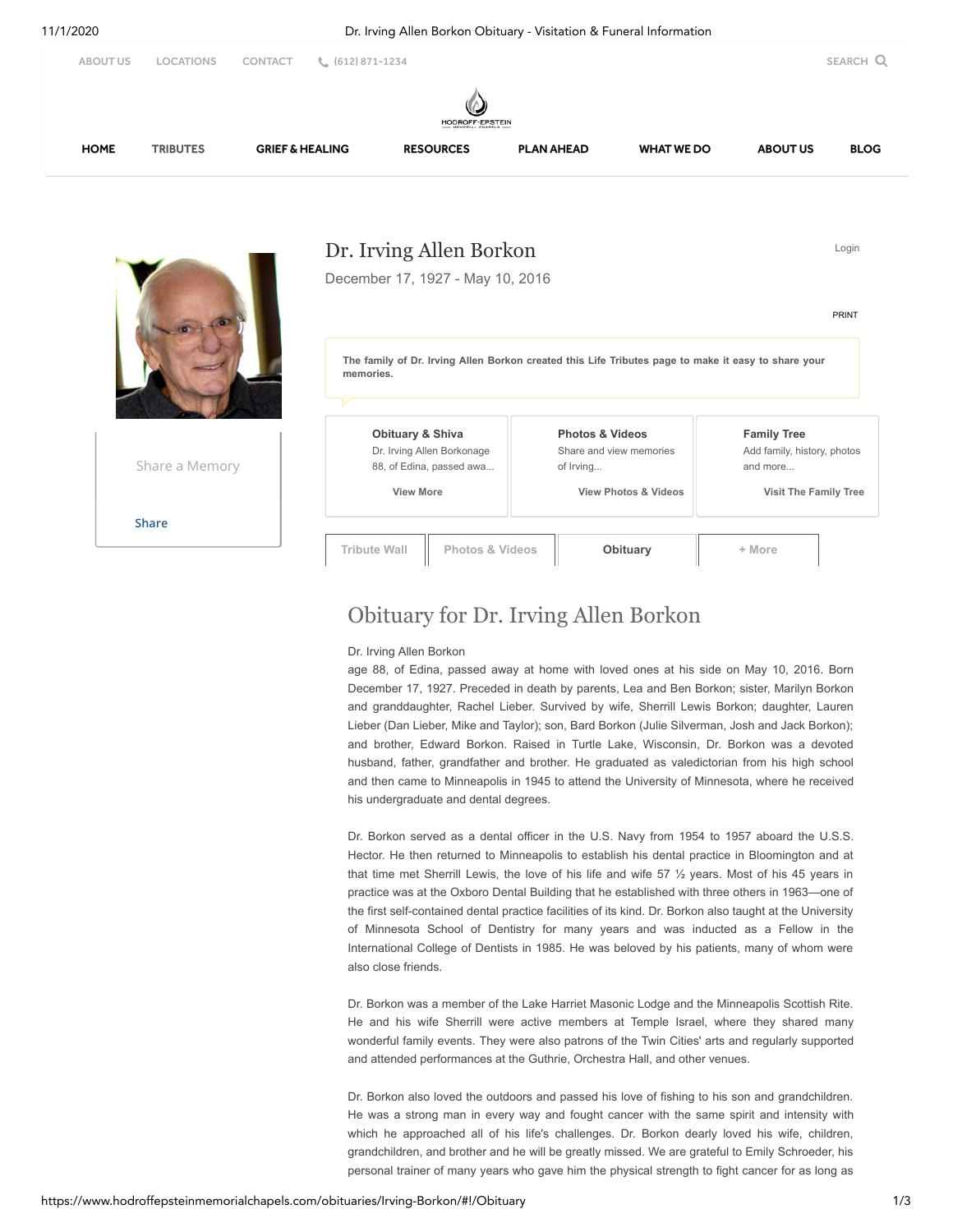## 11/1/2020 Dr. Irving Allen Borkon Obituary - Visitation & Funeral Information

he did.

Funeral Thursday, 3 PM at Temple Israel, 2324 Emerson Ave. S., Minneapolis 55405. In honor of his 60+ years as a Mason, donations preferred to: Masonic Children's Hospital, Children's Cancer Research Fund; or Temple Israel.

SHIVA Thursday, 7 p.m. at Oak Ridge Country Club, 700 Oak Ridge Rd., Hopkins 55305; Sunday, 7 p.m. at 5913 Sun Rd., Edina 55436.

## Cemetery Details



## Previous Events



MAY **15.** 7:00 PM (CDT)

Borkon Residence 5913 Sun Road Edina, MN 55436